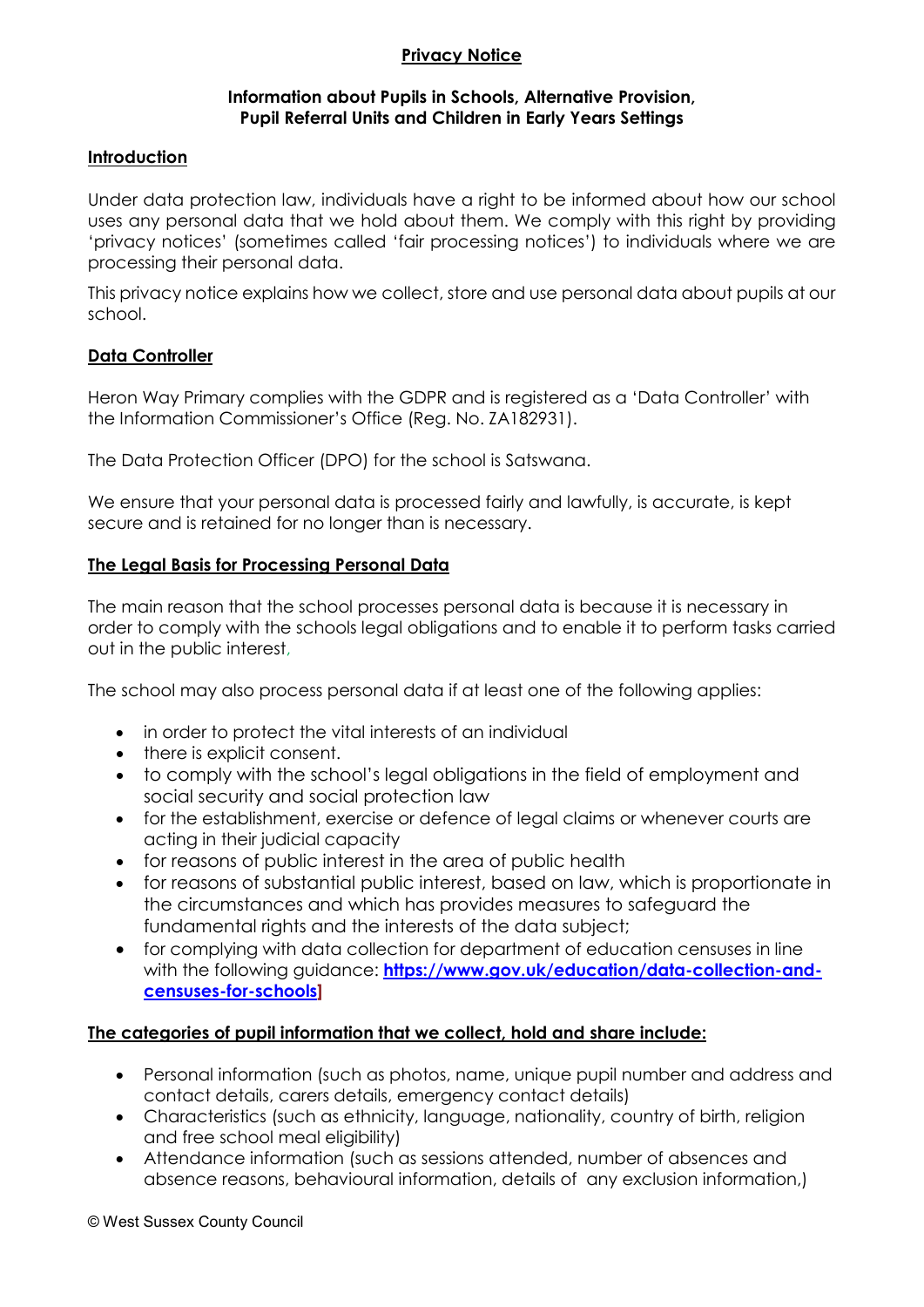- national curriculum assessment results, examination results<sup>\*</sup>,
- where pupils go after they leave us
- any special educational needs or disabilities as well as relevant medical information.
- Dietary information

## **How we use information**

We collect and hold personal information relating to our pupils and those involved in their care, we may also receive information from previous schools, the local authority(s) and/or the Department for Education (DfE).

We use this personal data to:

- support our pupils' learning
- support our pupils' welfare
- monitor and report on their progress
- provide appropriate pastoral care;
- assess the quality of our services;
- process any complaints;
- protecting vulnerable individuals;
- the prevention and detection of crime

# **Who we share data with**

We may pass data to:

- the local authority
- Schools that a pupil attends after leaving this school
- The Department for Education (DfE)
- NHS
- third-party organisations, as allowed by law
- agencies that provide services on our behalf
- agencies with whom we have a duty to co-operate

#### **For further information about who we share with and why please see APPENDIX A.**

#### **Retention Periods**

Personal data will not be retained by the school for longer than necessary in relation to the purposes for which they were collected.

Information will be held in accordance with the Information and Records Management Society Tool Kit for Schools. <https://irms.site-ym.com/page/SchoolsToolkit>

#### **Photographs**

The School may take photographs, videos or webcam recordings of pupils or students for official use, monitoring and for educational purposes.

Photographs may be shared with the school community to celebrate school achievements, for example participation in an awards ceremony or sporting event. The school will seek consent from parents before sharing a photo or video. Consent can be withdrawn at any time.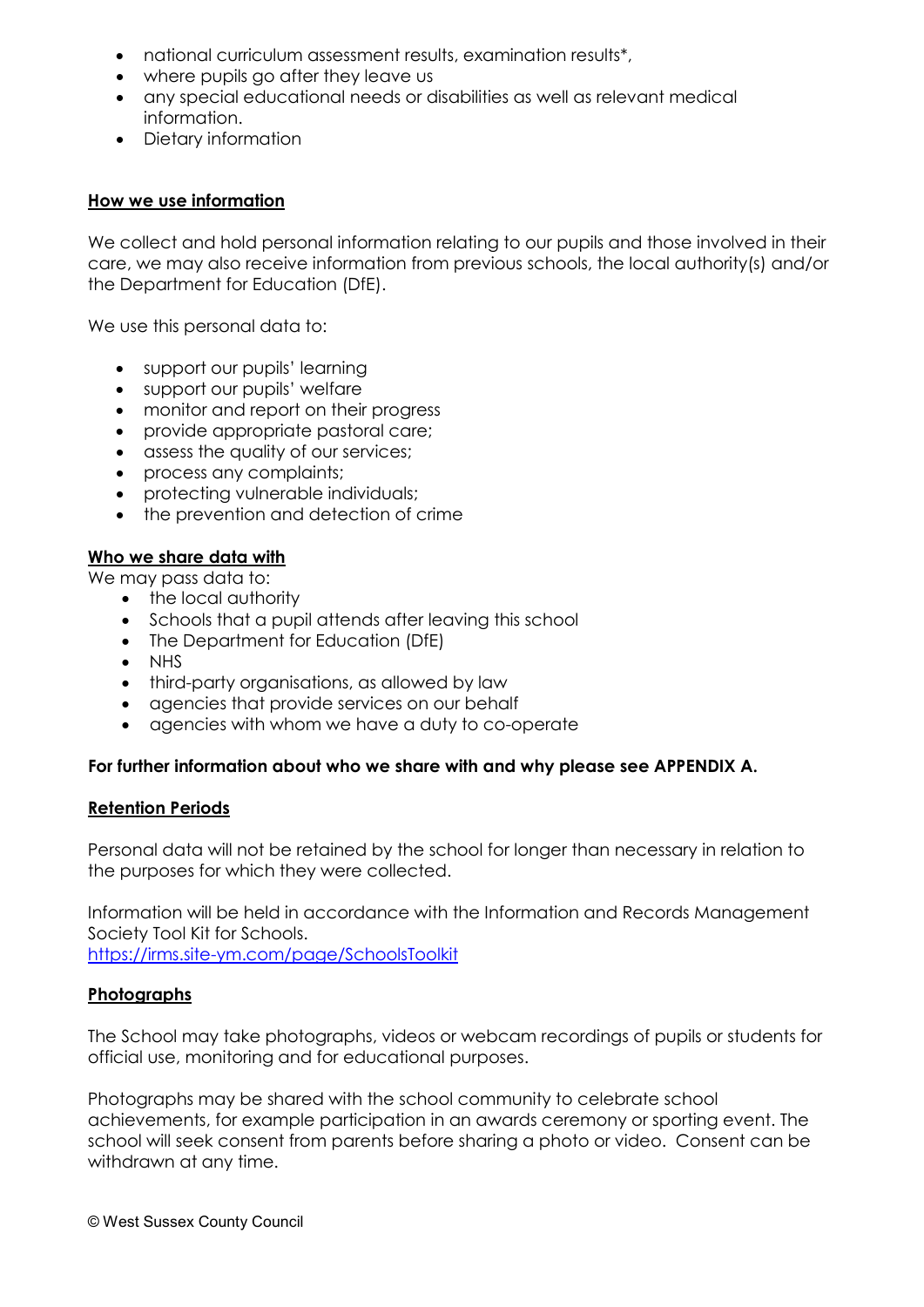© West Sussex County Council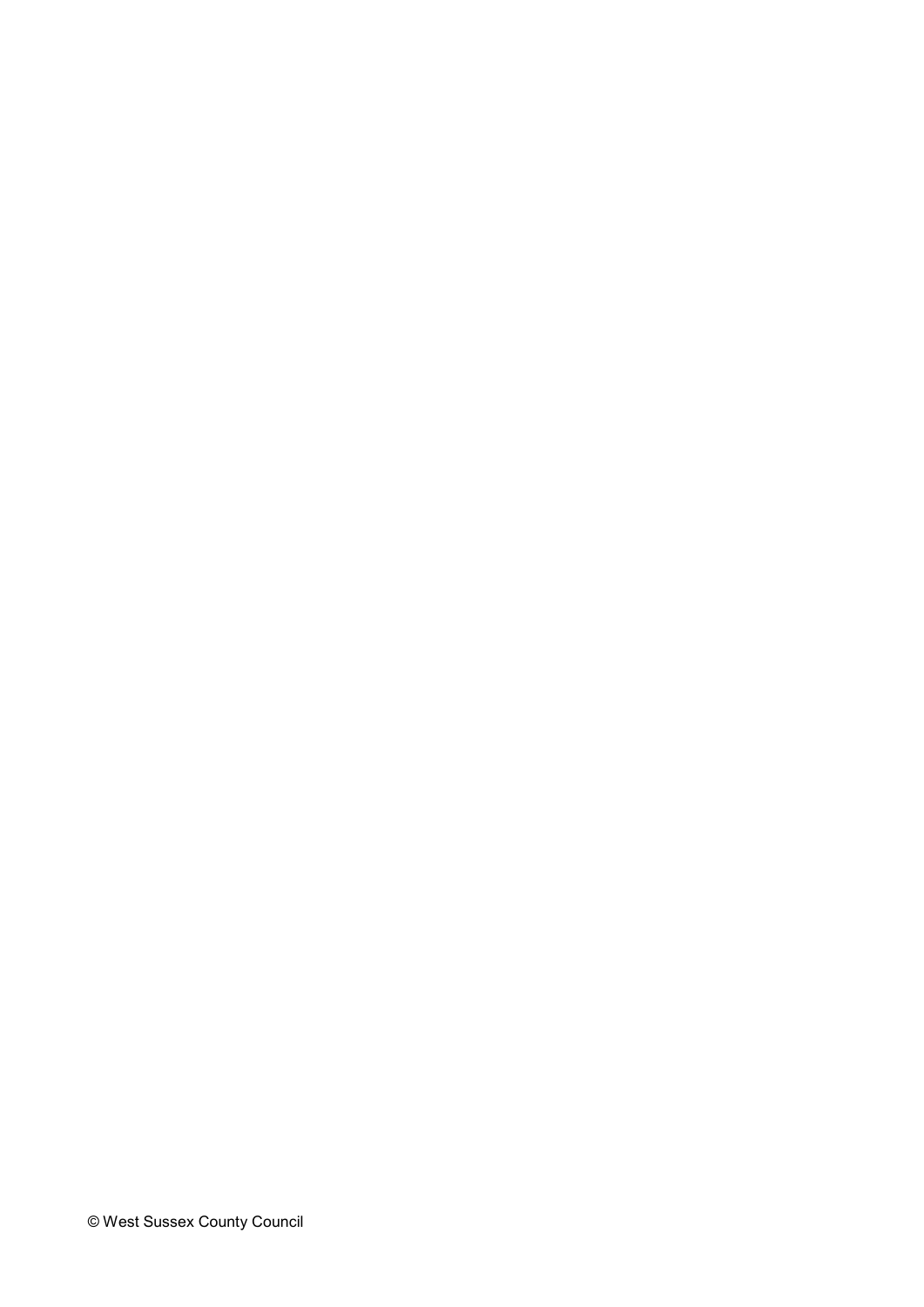# **Rights**

You have the right to:

- 1. be informed of data processing (which is covered by this Privacy Notice)
- 2. access information (also known as a Subject Access Request)
- 3. have inaccuracies corrected
- 4. have information erased
- 5. restrict processing
- 6. data portability (this is unlikely to be relevant to schools)
- 7. intervention in respect of automated decision making (automated decision making is rarely operated within schools)
- 8. Withdraw consent (see below)
- 9. Complain to the Information Commissioner's Office (See below)

To exercise any of these rights please contact the DPO

## **Withdrawal of Consent**

The lawful basis upon which the school process personal data is that it is necessary in order to comply with the schools legal obligations and to enable it to perform tasks carried out in the public interest.

Where the school process personal date solely on the basis that you have consented to the processing, you will have the right to withdraw that consent.

## **Complaints to ICO**

If you are unhappy with the way your request has been handled, you may wish to ask for a review of our decision by contacting the DPO.

If you are not content with the outcome of the internal review, you may apply directly to the Information Commissioner for a decision. Generally, the ICO cannot make a decision unless you have exhausted our internal review procedure. The Information Commissioner can be contacted at:

The Information Commissioner's Office, Wycliffe House, Water Lane, Wilmslow, **Cheshire** SK9 5AF.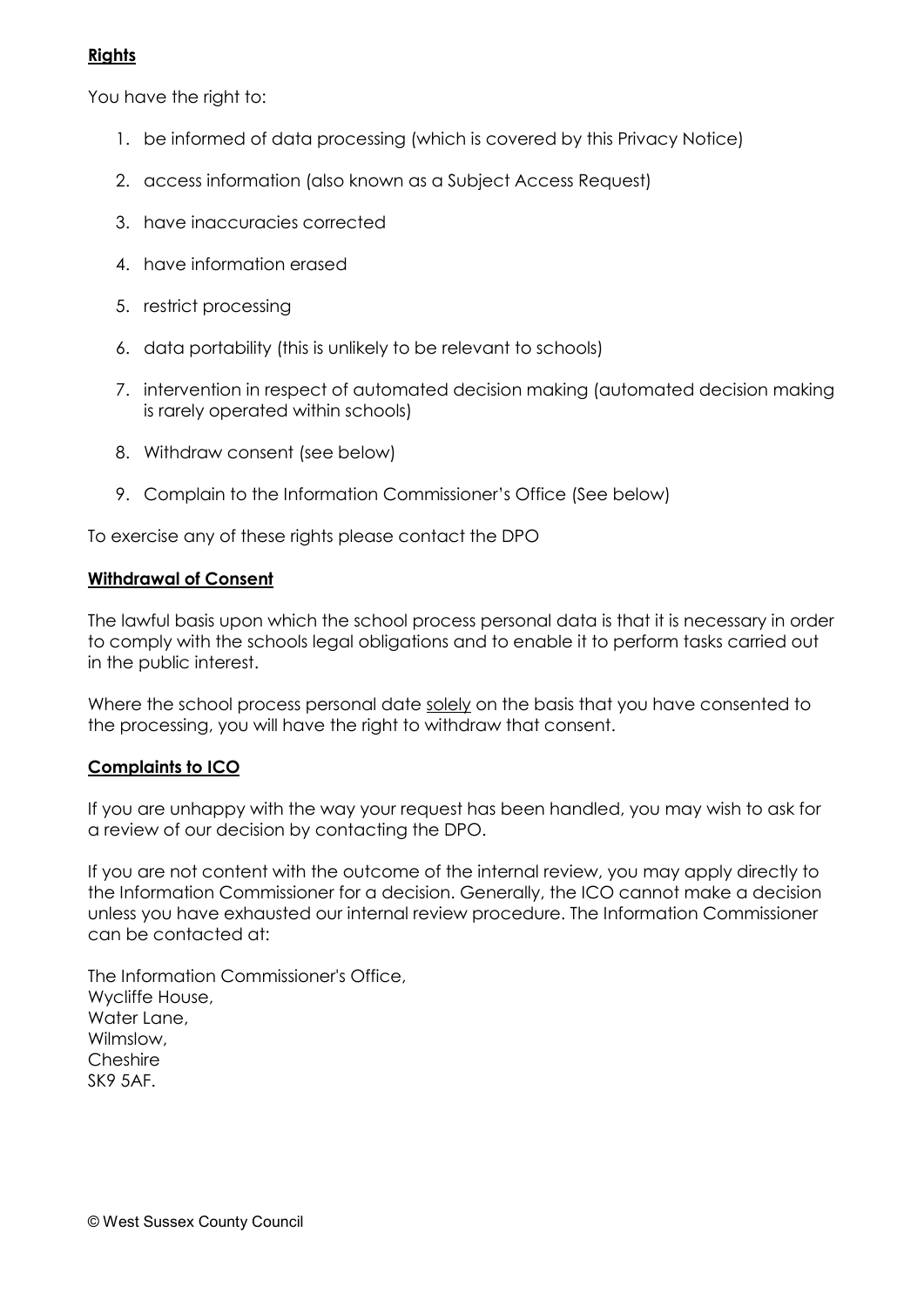# **APPENDIX A**

### **Who we share data with and why**

We do not share information about our pupils with anyone without consent unless the law and our policies allow us to do so.

We share pupils' data with the Department for Education (DfE) on a statutory basis. This data sharing underpins school funding and educational attainment policy and monitoring.

We are required to share information about our pupils with our local authority (LA) and the Department for Education (DfE) under section 3 of The Education (Information About Individual Pupils) (England) Regulations 2013.

To find out more about the data collection requirements placed on us by the Department for Education (for example; via the school census) go to

[https://www.gov.uk/education/data-collection-and-censuses-for-schools.](https://www.gov.uk/education/data-collection-and-censuses-for-schools)

## The National Pupil Database (NPD)

The NPD is owned and managed by the Department for Education and contains information about pupils in schools in England. It provides invaluable evidence on educational performance to inform independent research, as well as studies commissioned by the Department. It is held in electronic format for statistical purposes. This information is securely collected from a range of sources including schools, local authorities and awarding bodies.

We are required by law, to provide information about our pupils to the DfE as part of statutory data collections such as the school census and early years' census. Some of this information is then stored in the NPD. The law that allows this is the Education (Information About Individual Pupils) (England) Regulations 2013.

To find out more about the NPD, go to:

### [https://www.gov.uk/government/publications/national-pupil-database-user-guide-and](https://www.gov.uk/government/publications/national-pupil-database-user-guide-and-supporting-information)[supporting-information.](https://www.gov.uk/government/publications/national-pupil-database-user-guide-and-supporting-information)

The department may share information about our pupils from the NPD with third parties who promote the education or well-being of children in England by:

- conducting research or analysis
- producing statistics
- providing information, advice or guidance

The Department has robust processes in place to ensure the confidentiality of our data is maintained and there are stringent controls in place regarding access and use of the data. Decisions on whether DfE releases data to third parties are subject to a strict approval process and based on a detailed assessment of:

• who is requesting the data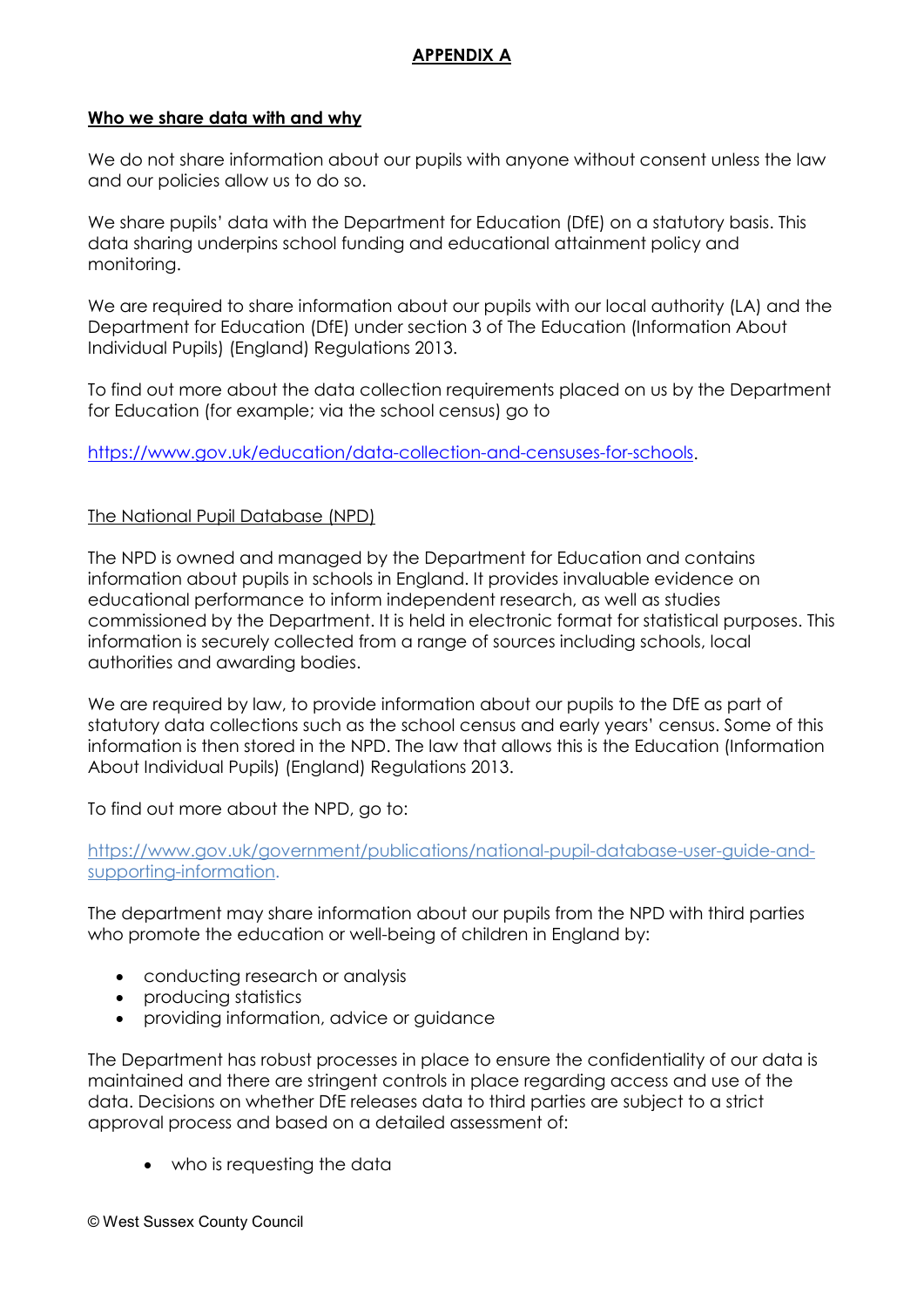- the purpose for which it is required
- the level and sensitivity of data requested: and
- the arrangements in place to store and handle the data

To be granted access to pupil information, organisations must comply with strict terms and conditions covering the confidentiality and handling of the data, security arrangements and retention and use of the data.

For more information about the department's data sharing process, please visit:

<https://www.gov.uk/data-protection-how-we-collect-and-share-research-data>

For information about which organisations the department has provided pupil information, (and for which project), please visit the following website:

<https://www.gov.uk/government/publications/national-pupil-database-requests-received>

To contact DfE:<https://www.gov.uk/contact-dfe>

# Primary Care Trusts (PCTs)

We are required, by law, to pass certain information about our pupils to PCT's.

PCT's use information about pupils for research and statistical purposes, to develop, monitor and evaluate the performance of local health services. These statistics will not identify individual pupils. It is necessary for certain health information about children (for example, such as their height and weight) to be retained for a certain period of time (designated by the Department of Health) and requires these PCTs to maintain children's names and addresses for this purpose. PCTs may also provide individual schools and Local Authorities (LAs) with aggregated health information which will not identify individual children.

## Local Authority - education and training

We are required, by law, to pass certain information about our pupils to local authorities.

The LA holds information about young people living in its area, including about their education and training history. This is to support the provision of their education up to the age of 20 (and beyond this age for those with a special education need or disability). Education institutions and other public bodies (including the Department for Education (DfE), police, probation and health services) may pass information to the LA to help them to do this.

The LA shares some of the information it collects with the Department for Education (DfE) to enable them to; produce statistics, assess performance, determine the destinations of young people after they have left school or college and to evaluate Government funded programmes.

The LA may also share information with post-16 education and training providers to secure appropriate support for them. They may also share data with education establishments which shows what their pupils go on to do after the age of 16.

If you want to see a copy of information about you that the LA holds, please contact the